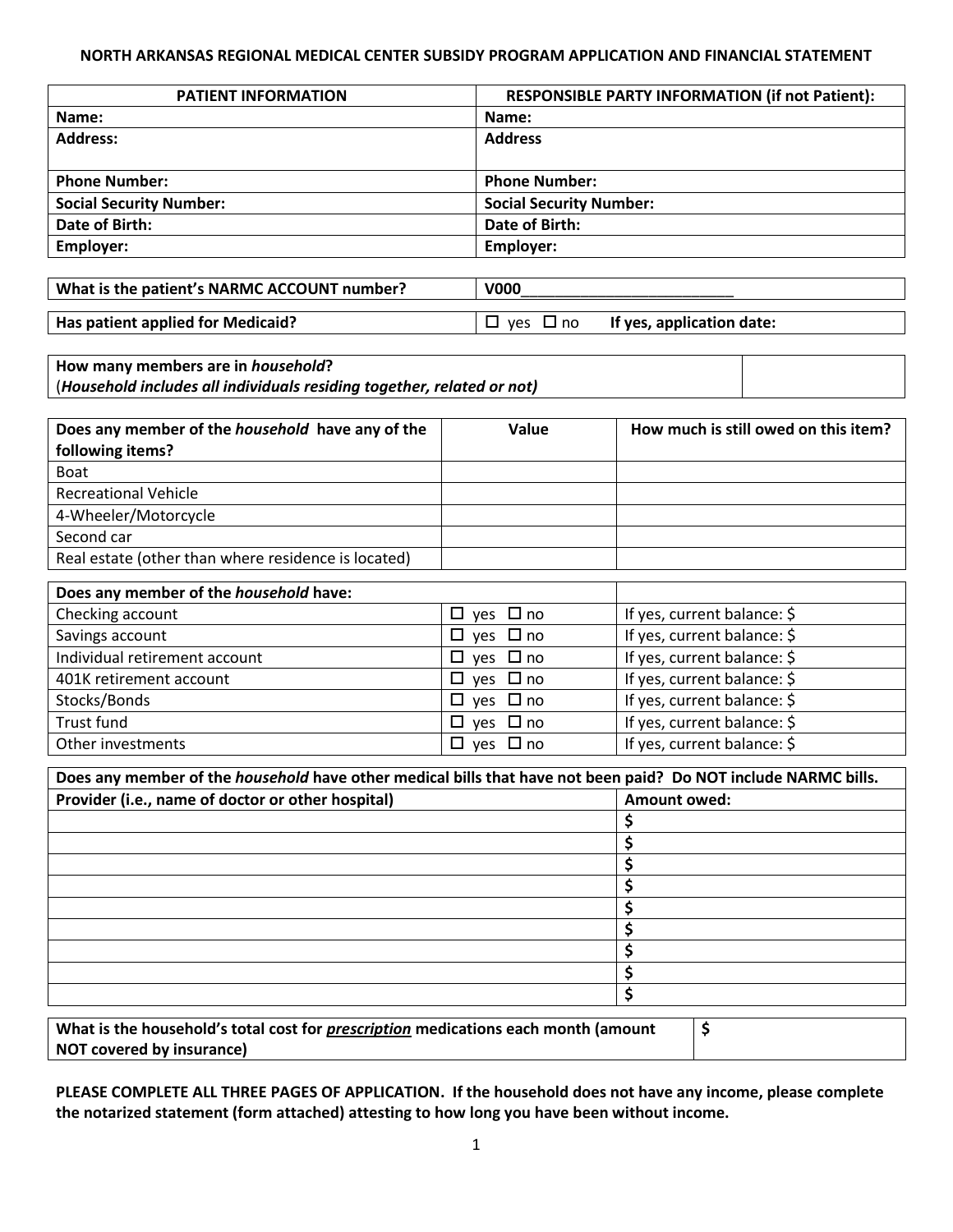| <b>Name of household</b> | Age: | Does this person             | How much is   | Income Source (check all that apply) |                          |
|--------------------------|------|------------------------------|---------------|--------------------------------------|--------------------------|
| member:                  |      | receive:                     | this person's |                                      |                          |
|                          |      |                              | net income    |                                      |                          |
|                          |      |                              | each month?   |                                      |                          |
|                          |      | $\square$ Medicaid           |               | $\square$ Social Security            | $\Box$ Cattle/Farming    |
|                          |      | $\square$ AR-Kids            |               | $\square$ Disability                 | $\square$ Rental Income  |
|                          |      | $\Box$ Food Stamps           | \$            | $\square$ Retirement                 | $\Box$ Child Support     |
|                          |      | $\square$ Free Prescriptions |               | $\Box$ Unemployment                  | $\Box$ Alimony           |
|                          |      | $\square$ Low Income Housing |               | $\square$ Employment                 | $\Box$ Other             |
|                          |      | $\square$ Medicaid           |               | $\square$ Social Security            | $\square$ Cattle/Farming |
|                          |      | $\square$ AR-Kids            |               | $\square$ Disability                 | $\Box$ Rental Income     |
|                          |      | $\square$ Food Stamps        | \$            | $\Box$ Retirement                    | $\Box$ Child Support     |
|                          |      | $\square$ Free Prescriptions |               | $\square$ Unemployment               | $\Box$ Alimony           |
|                          |      | $\square$ Low Income Housing |               | $\square$ Employment                 | $\Box$ Other             |
|                          |      | $\square$ Medicaid           |               | $\square$ Social Security            | $\Box$ Cattle/Farming    |
|                          |      | $\square$ AR-Kids            |               | $\square$ Disability                 | $\square$ Rental Income  |
|                          |      | $\square$ Food Stamps        | \$            | $\Box$ Retirement                    | $\Box$ Child Support     |
|                          |      | $\square$ Free Prescriptions |               | $\Box$ Unemployment                  | $\Box$ Alimony           |
|                          |      | $\square$ Low Income Housing |               | $\square$ Employment                 | $\Box$ Other             |
|                          |      | $\square$ Medicaid           |               | $\square$ Social Security            | $\Box$ Cattle/Farming    |
|                          |      | $\square$ AR-Kids            |               | $\square$ Disability                 | $\square$ Rental Income  |
|                          |      | $\Box$ Food Stamps           | \$            | $\Box$ Retirement                    | $\Box$ Child Support     |
|                          |      | $\square$ Free Prescriptions |               | $\Box$ Unemployment                  | $\Box$ Alimony           |
|                          |      | $\square$ Low Income Housing |               | $\square$ Employment                 | $\Box$ Other             |
|                          |      | $\square$ Medicaid           |               | $\square$ Social Security            | $\square$ Cattle/Farming |
|                          |      | $\square$ AR-Kids            |               | $\square$ Disability                 | $\Box$ Rental Income     |
|                          |      | $\square$ Food Stamps        | \$            | $\Box$ Retirement                    | $\Box$ Child Support     |
|                          |      | $\square$ Free Prescriptions |               | $\square$ Unemployment               | $\Box$ Alimony           |
|                          |      | $\square$ Low Income Housing |               | $\square$ Employment                 | $\Box$ Other             |
|                          |      | $\square$ Medicaid           |               | $\square$ Social Security            | $\square$ Cattle/Farming |
|                          |      | $\square$ AR-Kids            |               | $\square$ Disability                 | $\square$ Rental Income  |
|                          |      | $\square$ Food Stamps        | \$            | $\square$ Retirement                 | $\Box$ Child Support     |
|                          |      | $\square$ Free Prescriptions |               | $\Box$ Unemployment                  | $\Box$ Alimony           |
|                          |      | $\Box$ Low Income Housing    |               | $\square$ Employment                 | $\Box$ Other             |
|                          |      | $\square$ Medicaid           |               | $\square$ Social Security            | $\Box$ Cattle/Farming    |
|                          |      | $\Box$ AR-Kids               |               | $\Box$ Disability                    | $\square$ Rental Income  |
|                          |      | $\square$ Food Stamps        | \$            | $\Box$ Retirement                    | $\Box$ Child Support     |
|                          |      | $\square$ Free Prescriptions |               | $\Box$ Unemployment                  | $\Box$ Alimony           |
|                          |      | $\square$ Low Income Housing |               | $\square$ Employment                 | $\Box$ Other             |
|                          |      | $\square$ Medicaid           |               | $\square$ Social Security            | $\Box$ Cattle/Farming    |
|                          |      | $\square$ AR-Kids            |               | $\square$ Disability                 | $\square$ Rental Income  |
|                          |      | $\square$ Food Stamps        | \$            | $\Box$ Retirement                    | $\Box$ Child Support     |
|                          |      | $\square$ Free Prescriptions |               | $\Box$ Unemployment                  | $\Box$ Alimony           |
|                          |      | $\square$ Low Income Housing |               | $\square$ Employment                 | $\Box$ Other             |
|                          |      | $\square$ Medicaid           |               | $\square$ Social Security            | $\Box$ Cattle/Farming    |
|                          |      | $\square$ AR-Kids            |               | $\square$ Disability                 | $\Box$ Rental Income     |
|                          |      | $\square$ Food Stamps        | \$            | $\Box$ Retirement                    | $\Box$ Child Support     |
|                          |      | $\square$ Free Prescriptions |               | $\square$ Unemployment               | $\Box$ Alimony           |
|                          |      | $\square$ Low Income Housing |               | $\square$ Employment                 | $\square$ Other          |